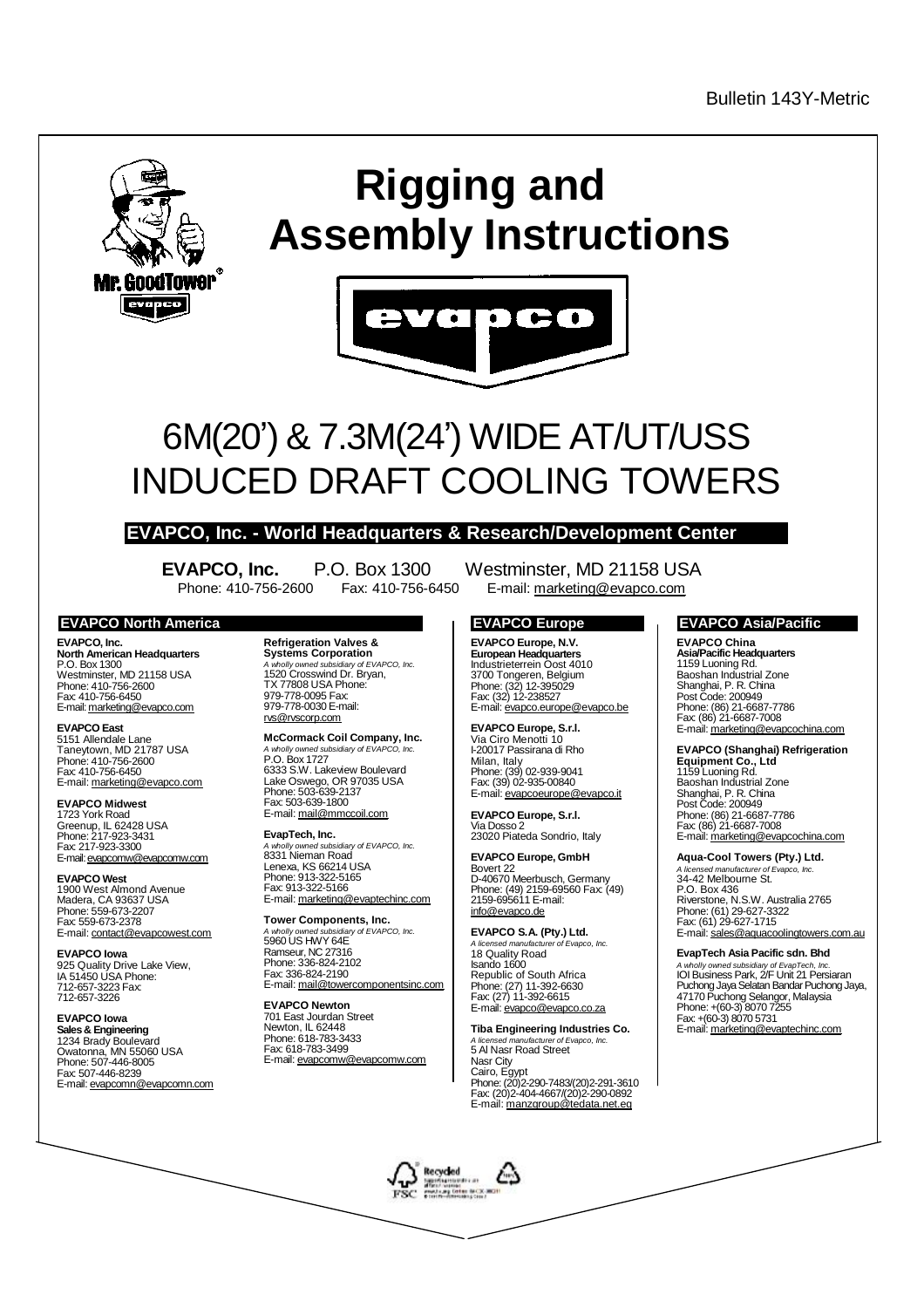#### **Introduction**

Thank you for purchasing your EVAPCO cooling tower. This manual will provide instructions for installation of the cooling tower. If you have purchased a model UT cooling tower or AT or USS with the Super Low Sound Fan option, please be sure to pay attention to the proper rigging instructions for that special option enclosed herein. If any questions arise during the installation, please contact your local EVAPCO representative or us directly at our Global Headquarters location.

#### **International Building Code Provisions**

The International Building Code (IBC) is a comprehensive set of regulations addressing the structural design and installation requirements for building systems – including HVAC and industrial refrigeration equipment. As of June 2008, all 50 states plus Washington D.C. have adopted the International Building Code. The code provisions require that evaporative cooling equipment and all other components permanently installed on a structure must meet the same seismic design criteria as the building. The AT/UT/USS Series of Open Cooling Towers are IBC 2006 compliant up to 1g with standard construction and up to 5.12g with additional structural modifications.

All items attached to the Evapco AT/UT/USS cooling tower must be independently reviewed and isolated to meet applicable wind and seismic loads. This includes piping, ductwork, conduit, and electrical connections. These items must be flexibly attached to the Evapco unit so as not to transmit additional loads to the equipment as a result of seismic or wind forces.

#### **Method of Shipment**

Models 220-112 to 220-912, 220-118 to 220-918, 224-018 to 224-918,424-28 to 224-928 and 424-036 to 424-936 are shipped with the top section(s) separate from the bottom section(s). These sections have mating flanges and will join together in a waterproof joint when sealed and bolted together as described in the following instructions. Miscellaneous items, such as sealer, screws, drip channels, splash guards and any other required materials, are packaged and placed inside the pan for shipment. A list of these items is given on page 8.

#### **Storage**

**Do not** place tarps or other coverings over the top of the units if the units are to be stored before installation. Excessive heat can build up if the units are covered, causing possible damage to the PVC eliminators, PVC louvers, or PVC fill. **For extended storage beyond s**ix **months rotate the fan and fan motor shaft(s) month**ly. **The fan shaft bearings should also be purged and degreased priorto start-up if it has been stored.** 

#### **Structural Steel Support**

Three structural "**I**" beams running the length of the unit are required for support of the units. Two beams should be located underneath the outer flanges of the unit and one should be located longitudinally along the center of the unit (see Figure 1). Mounting holes, 19mm (3/4") in diameter, are located in the bottom flange of the unit to provide for bolting it to the structural steel (see certified print for exact bolt hole location). Bolt the bottom sections to the steel support before rigging the top sections.

Beams should be sized in accordance with accepted structural practices. Maximum deflection of the beam under the unit to be 1/360 of the unit length, not to exceed 13mm (1/2"). Deflection may be calculated by using 56% of the operating weight on the center beam and 22% on each outboard beam as a uniform load (see certified print for operating weight).

The supporting "**I**" beams should be level before setting the unit. Do not level the unit by shimming between the bottom flange and the beams as this will not provide proper longitudinal support.

Support beams and anchor bolts are to be furnished by others. Always refer to certified print for unit weights, dimensions and technical data.

#### **Rigging Bottom Section Lifting Bottom Section**

Lifting devices are located in the upper corners of the bottom section for lifting and final positioning purposes as shown in Figure 2. The hook of the crane must be a minimum dimension of "H" above the top of the section being lifted to prevent undue strain on the lifting devices.

See Table 1 for the minimum "H" dimension. These lifting devices should not be used for extended lifts or where any hazard exists unless safety slings are employed under the section. **(See "Extended Lifts" on page 5 for proper arrangement.)** Bolt the bottom section to the steel support before rigging the top section.

| UNIT NO.                                                         | MIN. H         |
|------------------------------------------------------------------|----------------|
| 220-118 to 220-918 and<br>224-018 to 224-918                     | 5.8m (19 Feet) |
| 220-112 to 220-912, 420-124 to<br>420-924 and 424-024 to 424-924 | 4.6m (15 Feet) |
| 424-028 to 424-928                                               | 4.9m (16 Feet) |
| 420-136 to 420-936 and<br>424-036 to 424-936                     | 5.8m (19 Feet) |





Figure 1 - Structural Steel Support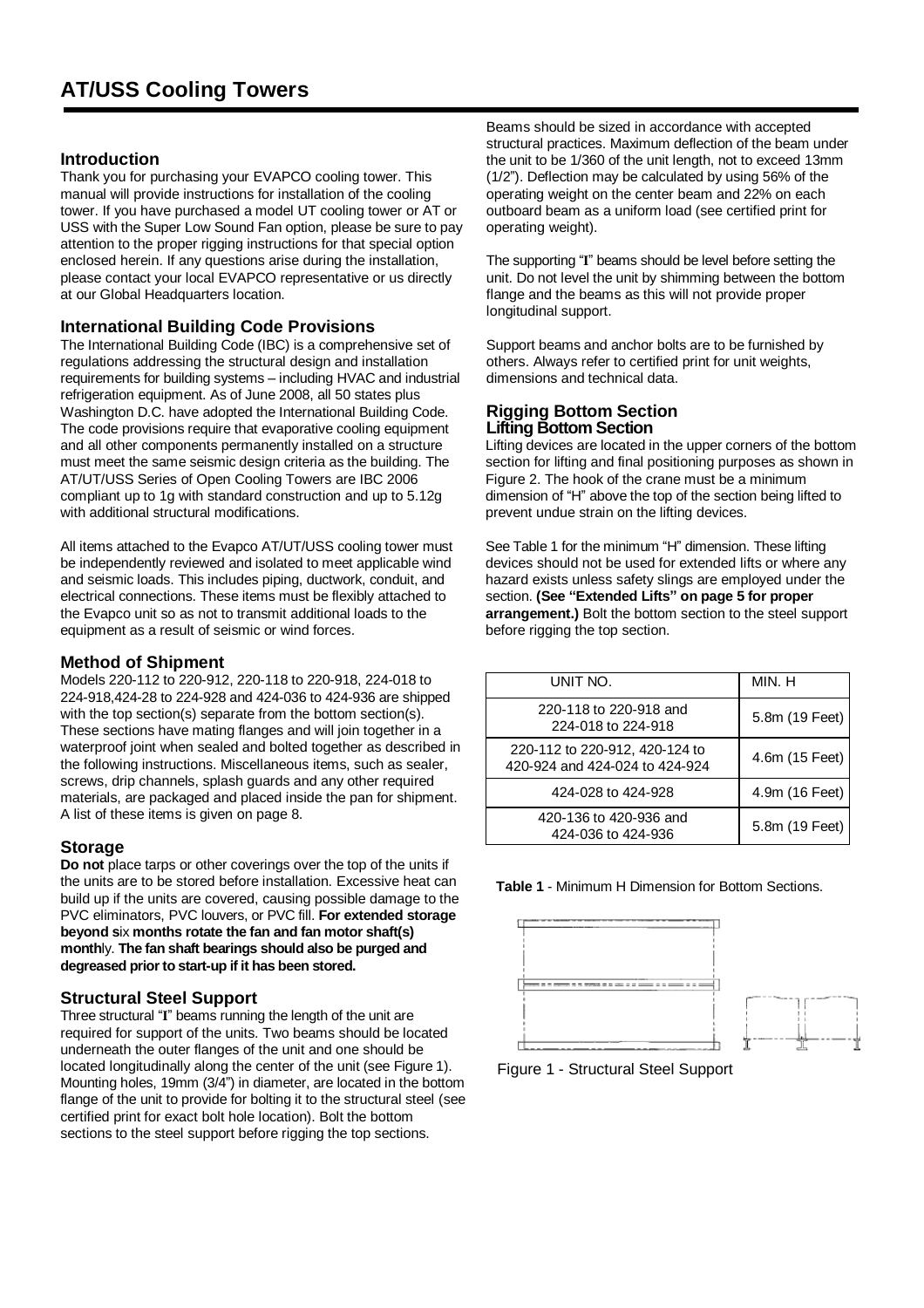

**Figure 2a** -3.6m (12') and 5.5m (18' )Long Bottom Section, Models 220-112 through 220-912, 220-118 through 220-918 and 224-018 through 224-918



**Figure 2b** – 6m (20'), 7.3m (24'), 8.6m (28') & 11m (36' ) Long Bottom Section, Models AT/UT/USS 420-124 through 420-924, 420-136 through 420-936 and 424-024 through 424-936.

#### **Joining Multi-Cell Units Bottom Sections - Models 220-112 through 424-936**

On 6m (20') and 7.3m (24") wide models the equalizer flume is located on the sides of adjoining bottom sections. This flume box is shipped loose and must be installed to both bottom sections. In addition to the equalizer flume, these units are provided with drip channels and splash guards to keep water from exiting between the cells.**\*** The following procedure should be performed in order to assure proper assembly.

- 1. Install one bottom section of the unit on structural steel and secure as described earlier.
- 2. Mating flanges which will make contact with others should be cleaned to remove dirt, grease and moisture. Apply a layer of sealer tape on one side panel centered over the flume box holes as shown in Figure 3. Remove paper backing strip from the sealer tape.
- 3. The side of the flume box which has studs installed in it should now be connected to the side panel. The studs are pushed through the sealer tape and holes of the side panel and are secured by washers, lock washers and nuts.
- 4. Clean the mating flanges on the equalizer flume on the end to be field connected. Apply a layer of sealer tape on the flange, centered between the hole centers and the outside edge. Remove paper backing strip from the sealer tape.
- 5. Clean the mating surface of the side panel of any dirt, grease or moisture. Rig the second bottom section adjacent to the equalizer flume on the steel support.
- 6.Align the bolt holes in the equalizer flume and equalizer opening with drift pins while drawing the second bottom section against the first as shown in Figure 3.
- 7.Install M10(3/8") bolts, nuts and washers in every hole around the equalizer opening and tighten.
- 8.Bolt the second bottom section to the steel support.
- 9.Remove the M6(1/4") bolts which hold the drip channel retaining clips to the end panel. Remove the drip channel sections and fasten them together, end to end, by driving a self-tapping M8(5/16") screw through the section end with the larger hole into the mating end with the smaller hole. Stainless steel units will use M8(5/16") stainless steel nuts and bolts. See Figure 4.
- 10. Place the drip channel assembly over the adjoining pan section flanges. Turn around the retaining clips and reinstall using the same hardware. See Figures 3 and 4.
- 11. Place the vertical splash guard in the bend of the vertical supports. Attach the vertical splash guard using M8(5/16") self-tapping screws. On stainless steel units, attach the vertical splash guard using M8(5/16") stainless steel nuts and bolts. See Figure 5.
- **\* 6.1mx3.6m(20'x12') units have three drip channel sections. 6.1mx5.5m(20'x18') units have three drip channel sections. 7.3mx5.5m(24'x18') units have three drip channel sections. 6.1mx7.3m( 20'x24') units have three drip channel sections. 7.3mx7.3m (24'x24') units have four drip channel sections. 7.3mx8.6m( 24'x28') units have five drip channel sections. 6.1mx11m( 20'x36') units have six drip channel sections. 7.3mx11m (24'x36') units have six drip channel sections. All units have two vertical splash guards (one per end).**



**Figure 3** - Flume Assembly



**Figure 4** - Drip Channel Assembly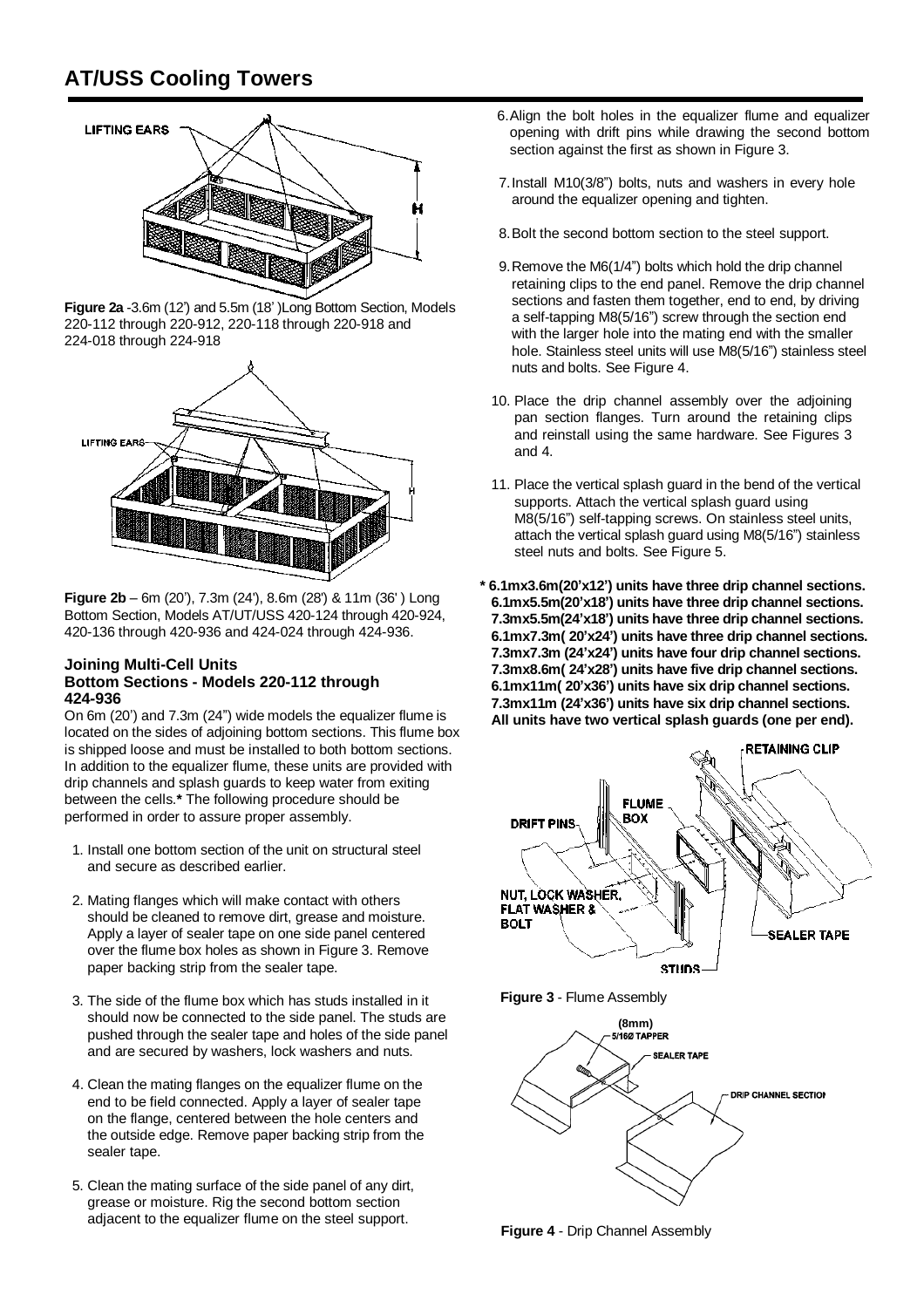

**Figure 5** - Attachment of Drip Channel and Splash Guards

#### **Optional Equalizer Blank-Off Plate For All Multi-Cell Units**

An accessory is available to isolate the bottom sections for individual cell operation, periodic cleaning or maintenance. This optional equalizer blank-off plate is factory installed on the equalizer flume and secured by wing nuts. See Figure 6.

For units not requiring the blank-off plate under normal operating conditions, remove the wing nuts, washers, plate and gasket. Reinstall washers and wing nuts for proper leak-free operation of the flume.



**Figure 6** - Optional Blank-Off Plate on the Equalizer Flume

#### **Application of Sealer Tape**

Once the bottom section has been set on the supporting steel and bolted in place, the top flanges should be wiped down to remove any dirt or moisture. Sealer Tape should b placed over the mounting hole centerline on the side flanges. Apply two strips of sealer tape, one partially overlapping the other, on the end flanges.

The sealer tape should overlap on the corners as shown in Figure 7. Do not splice the sealer tape along the end flange and preferably not on the side flanges if it can be avoided. **Always remove the paper backing from the sealer tape.** 



**Figure 7** - Sealer Tape on flange of Bottom Section.





**Figure 8** - Sealer Tape Detail for Center Joint of Units with four Top Sections

#### **Rigging Top Section**

"U" bolts are provided in the four corners of the top section for lifting and final positioning (See Figure 9). The hook of the crane must be a minimum dimension "H" above the top section being lifted to prevent undue strain on the "U" bolts. See Table 2 for the minimum "H" dimension.

| UNIT NO.                                     | Standard<br>Fan | Super Low<br>Sound Fan          |
|----------------------------------------------|-----------------|---------------------------------|
| 220-118 to 220-918 and<br>224-018 to 224-918 |                 | 4.3m (14 Feet) 5.8m (19 Feet)   |
| 424-024 to 424-924                           |                 | 3.6m (12 Feet)   4.6m (15 Feet) |
| 424-028 to 424-928                           | 4m (13 Feet)    | 5.2m (17 Feet)                  |
| 420-136 to 420-936 and<br>424-036 to 424-936 |                 | 4.3m (14 Feet) 5.8m (19 Feet)   |

**Table 2** -Minimum H Dimension for Top Sections.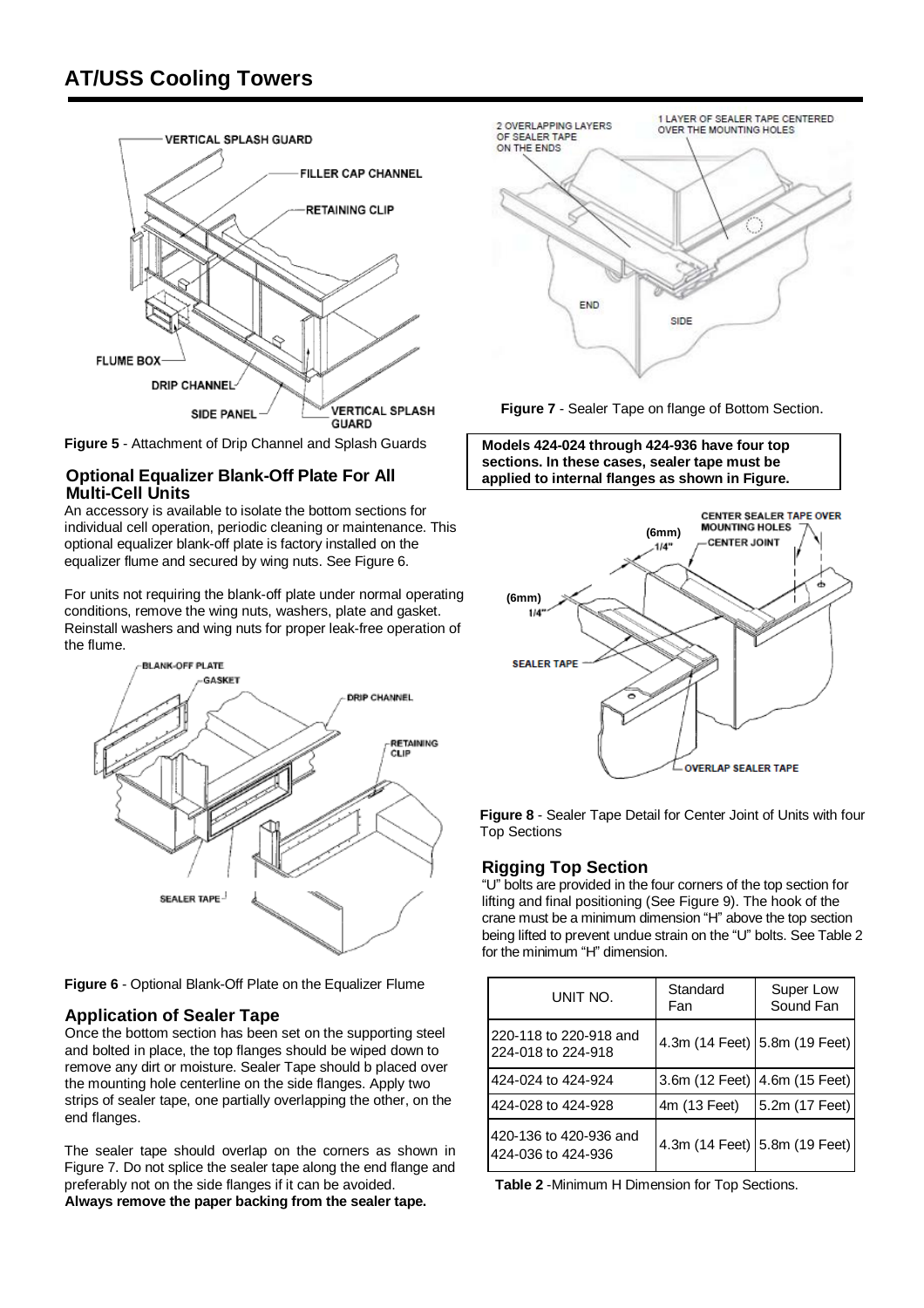

**Figure 9** - Top Section(s)

#### **Fan Sections Shipped Seperate From Casing Sections**

Fan sections will be rigged as a three-point lift, two pick points are the U-bolts on the fan deck and the third is the lifting ear on the mechanical equipment support (see Figure 10). The hook of the crane must be a minimum dimension "H" above the top section being lifted to prevent undue strain on the "U" bolts. See Table 3 for the minimum "H" dimension.

Casing sections will be rigged as a four-point lift. The pick points will be the four lifting points as shown on Figure 11.

After rigging, the installer will have to tapper the end panels of the fan section to the end panels of the casing sections as well as all the side panel flanges, a task which is currently not required because it is a factory assembled. The fan screen will also have to be replaced and secured after rigging.

#### **Table 3**

|           | H (STD)  | H (SLSF)  |
|-----------|----------|-----------|
| 3.6m(12)  | 3.6m(12) | 4.6m(15)  |
| 4.3m(14') | 4m (13') | 5.2m(17)  |
| 5.5m(18)  | 4.3m(14) | 5.8m(19') |
| 6.1m(20') | 4.6m(15) | 6.4m(21)  |



**Figure 10** - Three Point Rigging of the Fan Section

**Table 4**

|          | H (STD)   |
|----------|-----------|
| 3.6m(12) | 3.6m(12)  |
| 4.3m(14) | 4.3m(14') |
| 5.5m(18) | 5.2m(17)  |
| 6.1m(20) | 5.5m(18)  |



**Figure 11** - Four Point Rigging of the Tower Casing Section with Added Ears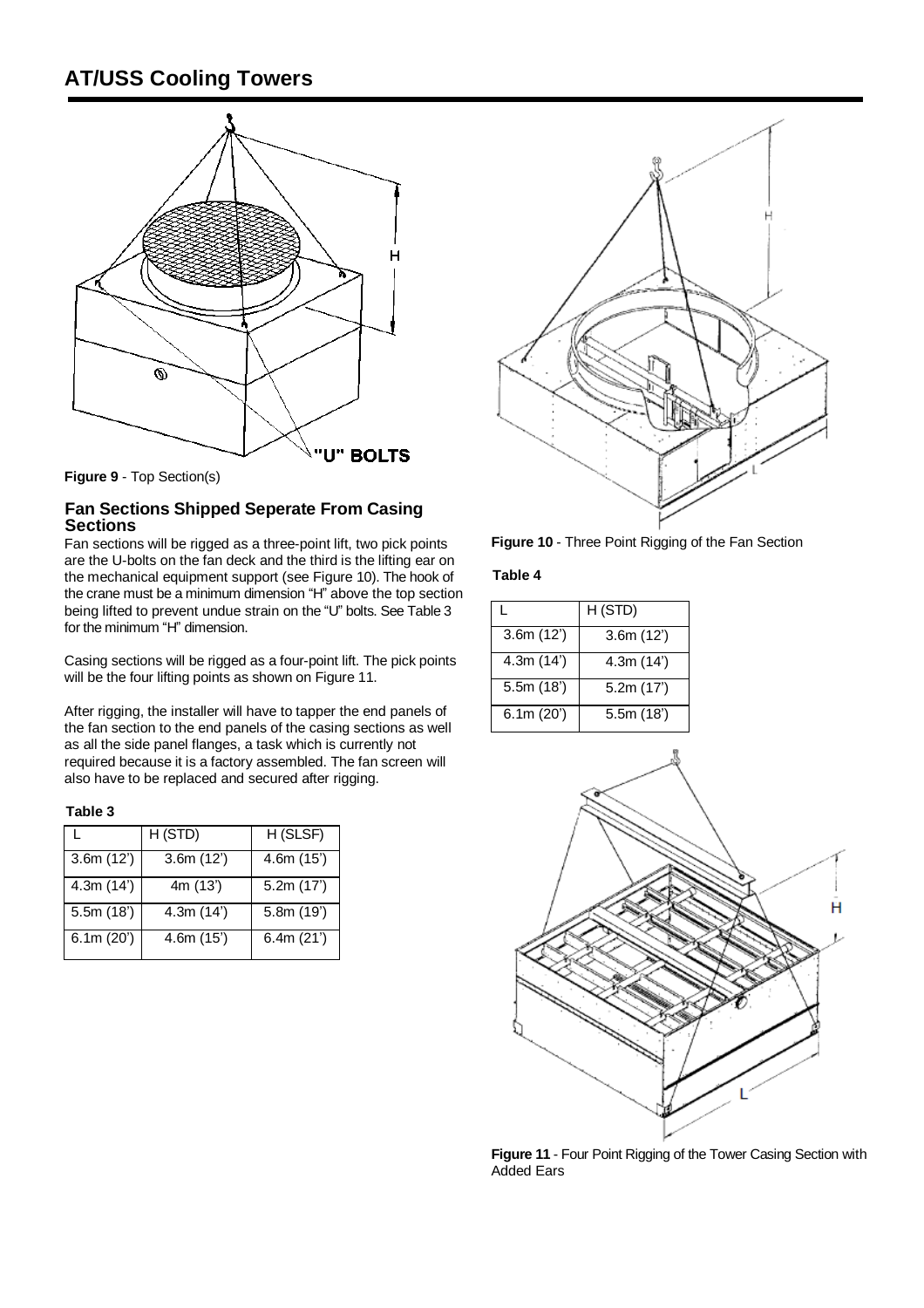#### **Extended Lifts**

**Important: The lifting devices and "U" bolts should be used for final positioning only and for lifting where no danger exists. If they are used for extended lifts, safety slings should be provided under the sections.** 

The preferred method for extended lifts is to use slings under the unit (see Figure 12). Spreader bars should always be used between the cables at the top of the section to prevent damage to the upper flanges or fan cylinders.

Safety slings and skids should be removed before final positioning of the unit.



#### **Assembly of the Top Section to the Bottom Section**

Before assembling the top section to the bottom section, remove any loose parts shipped in the pan.

Wipe the flanges on the bottom of the top section. Check to see that the water distribution connection on the top section is in the correct position relative to the bottom section (see certified print). Units are also provided with matched markings on each section (i.e. A1 of bottom section should match up with A1 of top section).

Lower the top section to within several inches of the bottom section making sure the two sections do not touch and that the sealer is not disturbed. Fasten all four corners. Install the remaining fastners, working from the corners toward the center. Fasteners must be installed in every hole on the side flange. None are required on the end flanges. Galvanized and stainless steel units will use M13 (1/2") nuts and bolts. See Figure 13.

These units will have multiple top sections that will be mounted in the same fashion as described above. When assembling the top sections to the bottom sections, nuts and bolts are required along all mounting flanges. The internal mating flange can be accessed from inside the unit. All bolts are driven upward through the mating flange. See Figure 13.

**Note: M13 ( 1/2") stainless steel nuts and bolts are used on stainless steel models.** 

**NOTE: Drift pins provided in rigging box to assist with alignment.**



**Figure 13** - Mating Upper Section to Bottom Section.

**Figure 12** - Proper Rigging Method for Extended Lifts.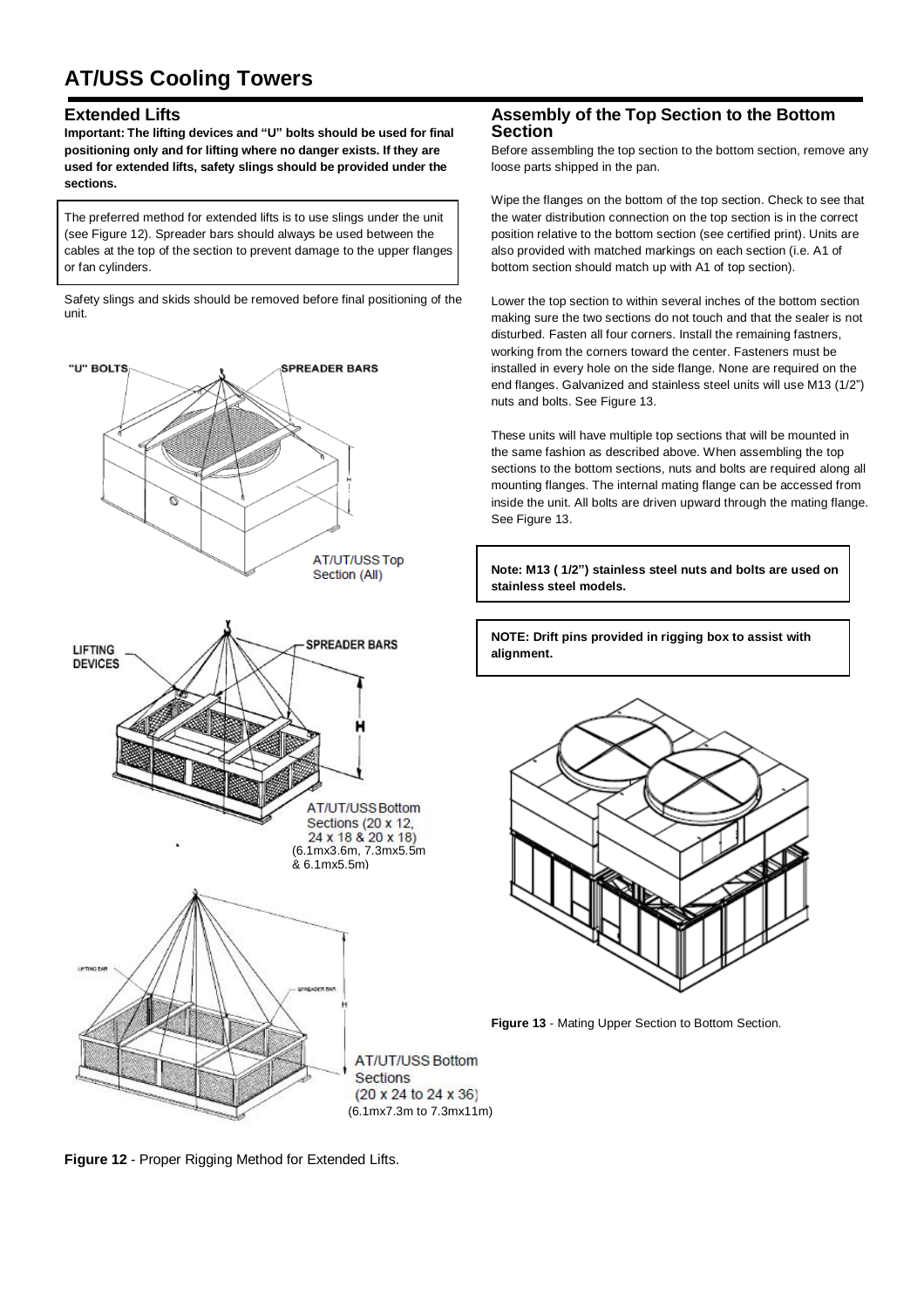After the top sections have been secured to the bottom sections, a Filler Cap Channel should be installed between the top sections to prevent debris from entering the bottom sections. These sections are simply positioned over the mating flanges as shown in Figure 14. The Filler Cap Channel can be installed from inside the unit by inserting the channel through the space between the basin and casing sections. The channel does not require fastening.



**Figure 14**- Filler Cap Channel Assembly.

**Caution: 6.1m (20') and 7.3m (24') wide units cannot be rigged fully assembled.**

#### **Accessing Internal Mating Flanges on Units with Wind Panels or Water Tight Partitions**

When wind panels or water tight partitions are supplied between bottom sections, the upper half of the partition must be lowered to gain access to the upper mating flanges. The upper partition can be lowered by removing the bolts along the bottom edge of the panel. Bolt access is from the inside of the unit. After the mounting flange bolts or screws are installed, raise the upper partition and bolt it back into its original position. Seal the edges of the wind panel and bolt heads with the supplied caulk sealer. See Figure 15.



**Figure 15** - Lowering of Wind Panels

#### **Mounting Fan Screens**

In certain situations some units may be shipped with the fan screens in the basin. Under these circumstances use the following procedures to mount the fan screen on the discharge cylinder.

#### **WARNING: DO NOT WALK ON THE FAN SCREENS AT ANY TIME!**

#### **Models 420-124 through 424-924**

- 1. Place both halves of the fan screen on top of the discharge cylinder. Each half will be tagged to match markings on the cylinder. Align the eyelets of the fan screen with the holes that can be found on the perimeter of the discharge cylinder.
- 2. At each hole, attach the fan screen to the discharge cylinder as shown in Figure 16.
- 3. Join the two screen halves with wire clips (Figure 17). There should be 4 wire clips on each side of the fan screen. Space the wire clips evenly across the radius of the fan screen as shown in Figure18.







**Figure 17 -** Wire Clip Arrangement.



**Figure 18** -Wire Clip Spacing.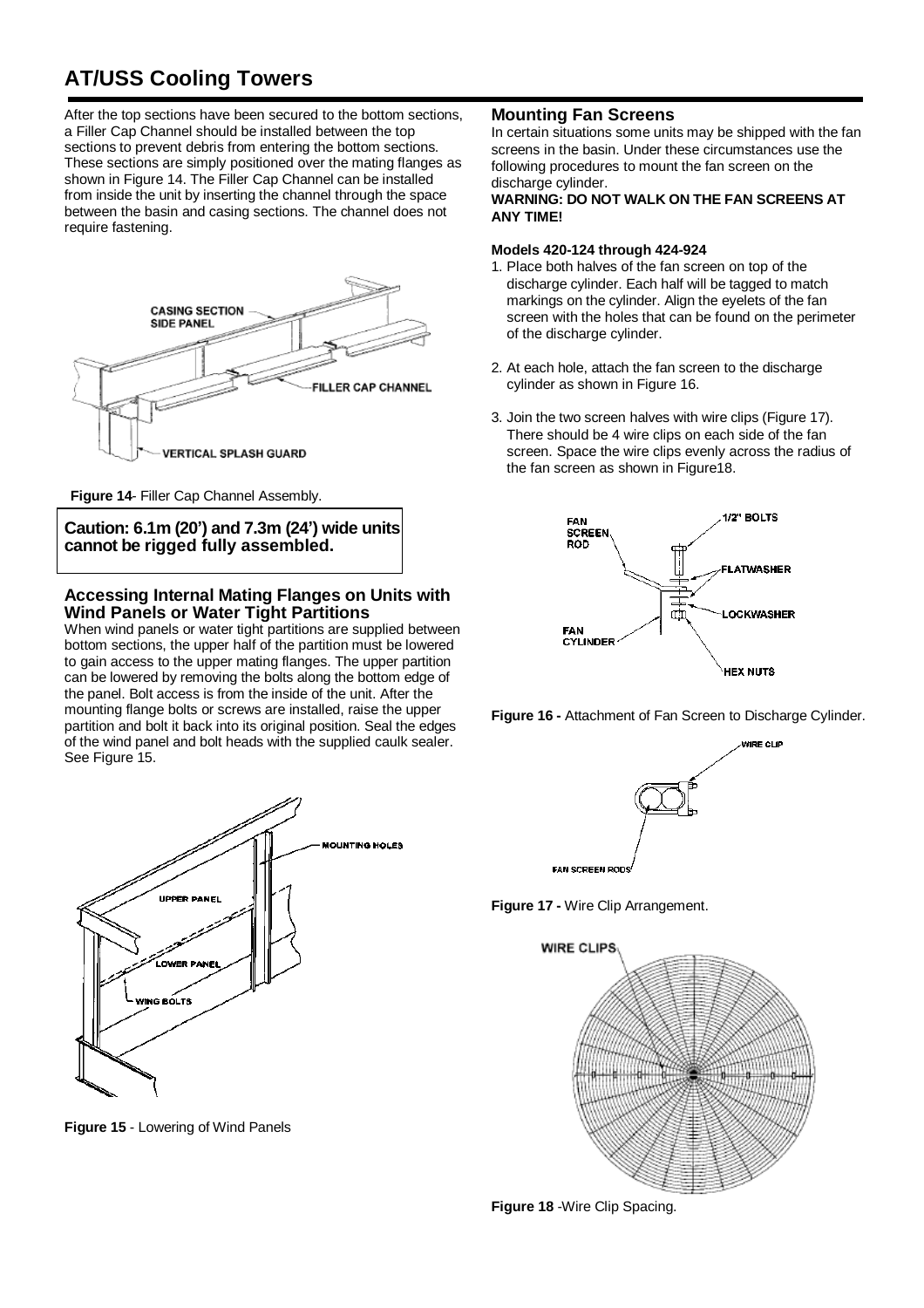**Models 220-112 through 220-912, 220-118 through 220-918, 224-018 through 424-928, 420-124 through 420-924, 424-028 through 424-928, 420-136 through 420-936 and 424-036 through 424-936** 

On these models, the fan screen is supported from underneath by an "X" shaped support frame.

- 1. Set the support frame across the top of the discharge cylinder. (See Figure 19).
- 2. Place both halves of the fan screen on top of the support frame. Each half will be tagged to match markings on the cylinder. Align the eyelets of the fan screen with the holes on the cylinder perimeter.
- 3. Join the two screen halves with wire clips (See Figure 17). There should be 4 clips on either side of the fan screen. Space them evenly as shown in Figure 18.
- 4. At each hole, attach the fan screen to the discharge cylinder as shown in Figure 16. At the four points where the support frame meets the cylinder, bolt the support frame to the cylinder together with the fan screen.





.

#### **Optional Motor & Gear Box Davit**

An accessory is available to aid in the removal of fan motors and gear boxes. The assembly consists of a davit and a mounting base that is to be attached to the side of the unit next to the access door (See Figure 20). Both of these items will ship in the unit's basin. Use the following procedure to install the mounting base.

- 1. Align the mounting channel with M10 (3/8") bolts and flat washers to the mounting bracket (factory mounted).
- 2. Use M10 (3/8") flat washers, lock washer and nuts to secure the mounting channel to the bracket (See Figure 21)



**Figure 20** - Dual Point Davit Arrangement.



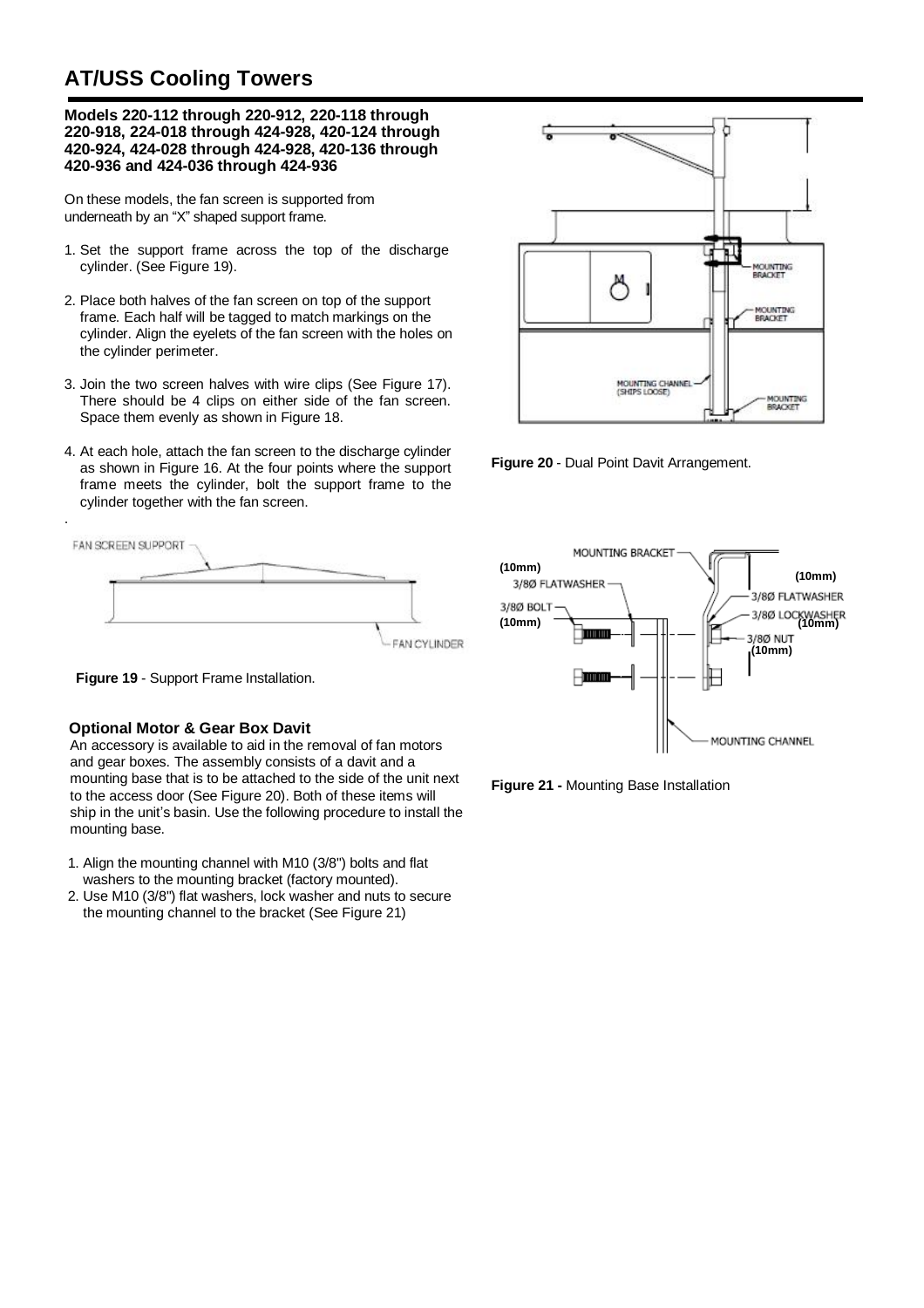#### **Assembly of Sloped Ladders**

When sloped ladders are supplied with a unit, they are shipped in the basin of the unit. One sloped ladder will be provided for each cell. Assembly is identical for each cell.

Sloped ladders are attached at a minimum of three points. Taller units will be attached at four points. At each point of attachment, the ladder will be fitted with a ladder bracket assembly. The ladder bracket assembly looks like a metal box and is shown in detail (component #4) in Figure 22 below. The upper two assembly brackets will be rigidly mounted to the ladder and are not adjustable. These two bracket define the slope of the ladder. The lower brackets are adjustable.



**Figure 22 -** Detail of Ladder, Ladder Bracket Assembly and Mounting Channel

To install the ladder assembly, follow the steps outlined below which refer to Figure 23:

- 1. Remove the ladder bracket mounting bolts (1) from the ladder mounting channels (2) on pan and casing sections.
- 2. Loosen, but do not remove, the ladder bracket and assembly bolts (3).
- 3. Slide the ladder bracket assembly (4) over the ladder mounting channels (2) located on the pan and casing sections. Do not remove the ladder bracket assembly (4) from the ladder.
- 4. Align the bolt holes and reinstall the ladder bracket mounting bolts (1) through the ladder bracket assembly and the ladder mounting channels (2).
- 5. Tighten all bolts.
- 6. Tighten the adjusting screw (5) in the adjustable mounting bracket where applicable.

**Note:** Upper Section of Unit Must Be Properly Oriented with Respect to Lower Section. All Mounting Brackets Must be on Same Side of Unit. Refer to Certified Print For Proper Orientation.



**Figure 23A** - End View of Ladder Assembly



**Figure 23B** - Side View of Ladder Assembly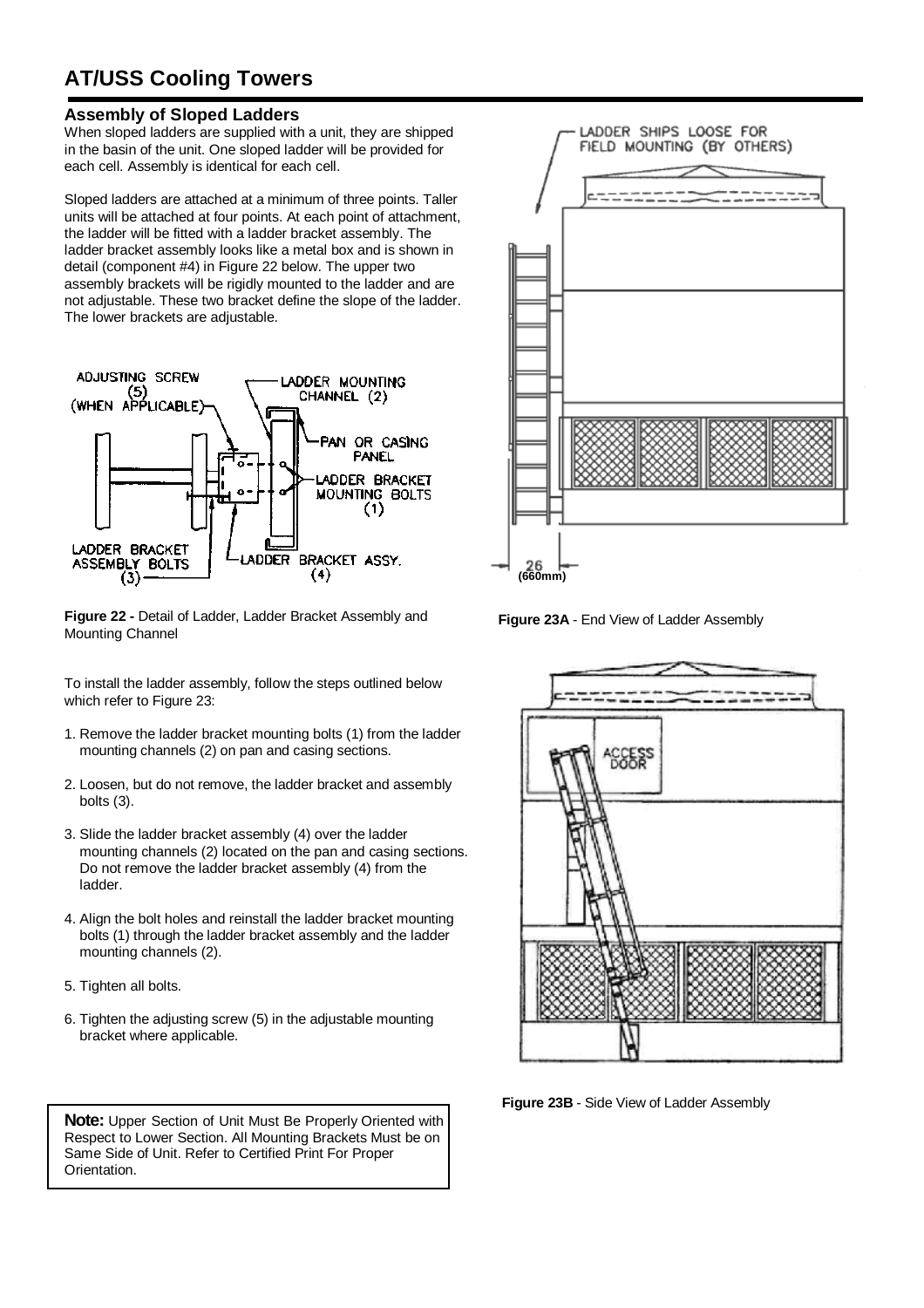#### **Field Assembly of Working Platform and Ladder**

The working platform/ladder assemblies are shipped in the basin of the unit. In some cases they are shipped separately due to basin accessories that interfere with storage. The platform is partially assembled prior to shipment for minimal field assembly.

For 6.1m (20') and 7.3m (24') wide units, there will be one working platform/ladder assembly per fan section.

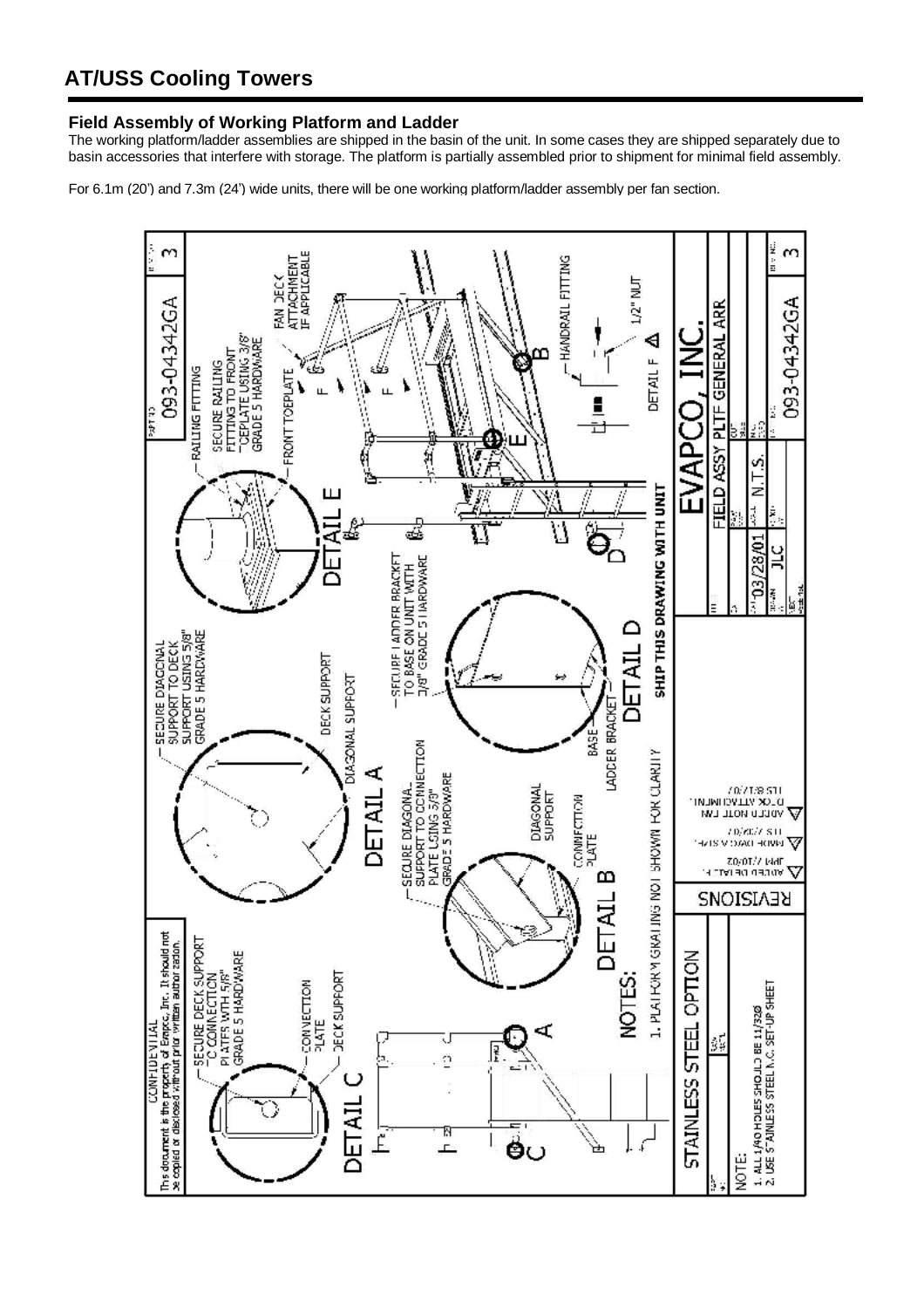#### **Field Assembly of the Bottom Inlet Option**

An option is available which locates the hot water inlet connection on the bottom of the unit. There is a bottom inlet connection assembly that ships loose and requires field installation. Follow these assembly instructions to complete the bottom inlet connection installation.

### **Assembly Instructions** (Refer to Figure 24.)

(read all instructions before proceeding):

- 1. Assemble the cooling tower in accordance with the unit Rigging & Assembly Instructions.
- 2. Find the bottom inlet connection assembly. The assembly, consisting of the pipe spool, flexible reinforced pipe connectors and pipe clamps, comes uninstalled, fastened securely inside the basin section. See table 5 for details on the assembly.
- 3. Position the bottom inlet connection assembly over the lower pipe nipple on the basin section. (see Figure 24.)
- 4. Loosen the pipe clamps and slip the pipe connector down over the lower pipe nipple.
- 5. Align the bottom inlet connection assembly with the upper pipe nipple on the unit fill section, loosen the pipe clamps and slip the connector up over the upper pipe nipple.
- 6. Tighten all pipe clamps. A ratchet wrench is recommended.
- 7. Repeat for multi-cell units

| <b>Model Number</b> | Bottom Inlet<br><b>Connection</b><br>Assemblies<br>Ħ. | (inches<br>Assembly<br>Length<br>mm | onnectors<br>Pipe<br>#.<br>ت | <b>Clamps</b><br>Pipe<br># |
|---------------------|-------------------------------------------------------|-------------------------------------|------------------------------|----------------------------|
| 220-112 to 220-912  | 2                                                     | 1276 (50-1/4)                       | 2                            | 4                          |
| 220-118 to 220-918  | 2                                                     | 1581 (62-1/4)                       | 2                            | 4                          |
| 224-018 to 224-918  | 2                                                     | 1873 (73-3/4)                       | 4                            | 8                          |
| 224-720 to 224-920  | 2                                                     | 1873 (73-3/4)                       | 4                            | 8                          |
| 2120-124 to 420-924 | 4                                                     | 1873 (73-3/4)                       | 4                            | 8                          |
| 424-024 to 424-924  | 4                                                     | 1873 (73-3/4)                       | 8                            | 16                         |
| 424-028 to 424-928  | 4                                                     | 1873 (73-3/4)                       | 8                            | 16                         |
| 420-136 to 420-936  | 4                                                     | 1873 (73-3/4)                       | 4                            | 8                          |
| 424-036 to 424-936  | 4                                                     | 1873 (73-3/4)                       | 8                            | 16                         |



Figure 24 - Bottom Inlet Pipe Spool Installation